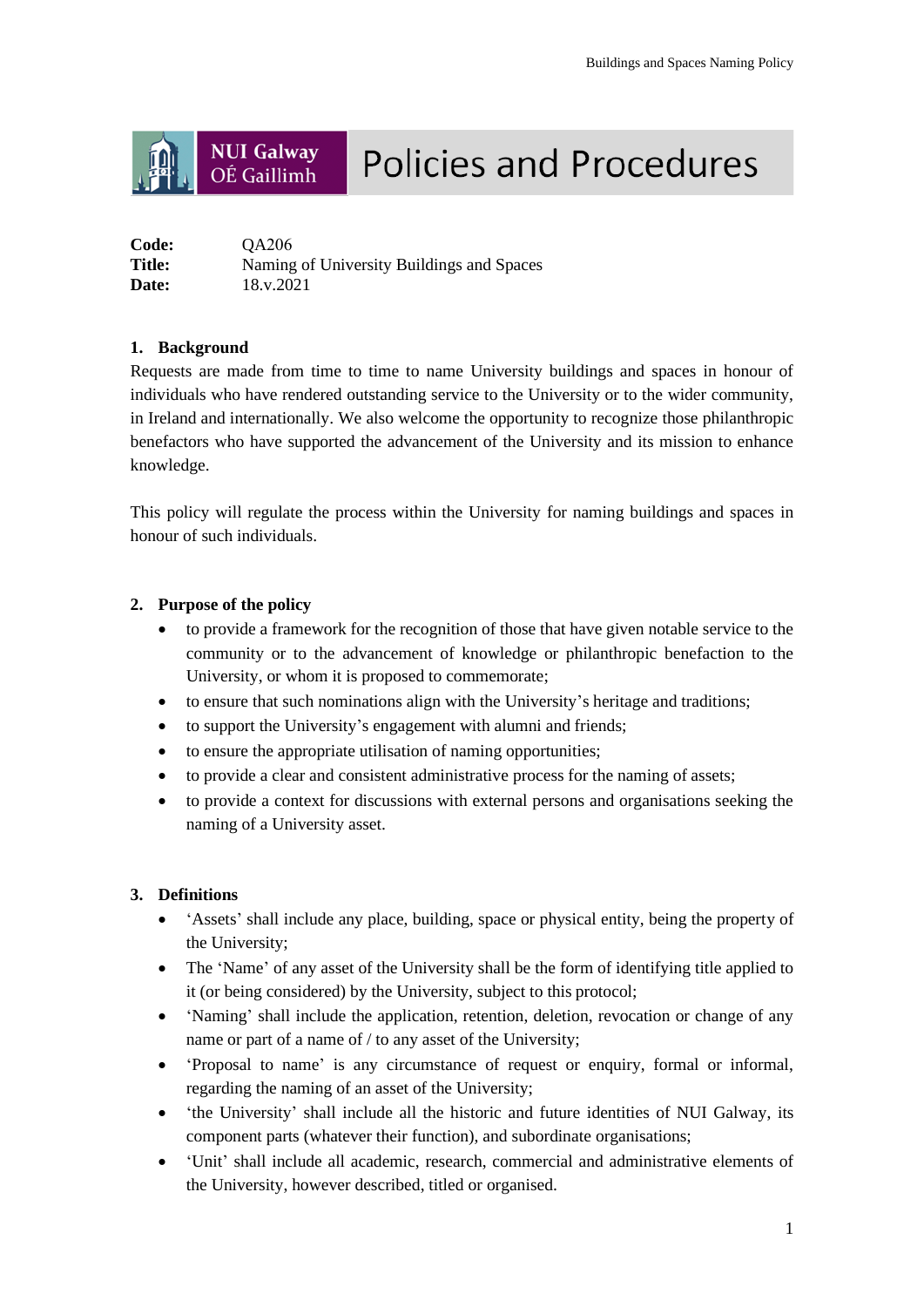# **4. General Principles**

The University shall regulate the naming of assets, whether existing or proposed, by means of this protocol.

- A naming shall enhance the University's ability to achieve our mission and priorities while preserving the University's integrity and our academic freedom.
- A naming to honour an individual person must *advance* the University's values, mission, priorities and policies. The individual honoured should embody achievements or virtues that the University hopes its students would seek to emulate.
- A naming may be bestowed in honour of an individual person, living or deceased, in recognition of their dedication or meritorious service to the University, to scholarship or to society, or in response to philanthropic benefaction.
- The University in naming decisions must take into account the University's commitment to be diverse and inclusive.
- Individuals or organisations after which University assets are proposed to be named must be of such a reputation and standing that an association with that individual or organisation would not reasonably compromise the University's reputation, mission, priorities, values, guiding principles, autonomy, integrity or legal compliance.
- Decisions under this policy are independent of appointment, admission, curriculum and other academic and business decisions.
- Naming decisions should, overall, seek to reflect the University's desire to enhance equality, diversity and inclusion.

# **5. Operation of the Policy**

The Policy shall be implemented under the auspices of the University Naming Committee (UNC), membership of which shall be as follows:

Deputy President and Registrar (Chair and policy owner) Vice-President Engagement Vice-President Equality, Diversity and Inclusion Chief Operations Officer Secretary for Governance and Academic Affairs Bursar Chair of the Finance and Resource Committee Chair of the Standing and Strategic Planning Committee Chair of the Equality, Diversity and Inclusion Committee

The Secretariat of the Committee shall be in the Office of the Deputy President and Registrar.

# **6. Records**

The UNC shall compile and maintain a list of assets that are suitable for naming, and shall maintain such records as are appropriate to:

• Record the naming decisions taken, and the basis of those decisions;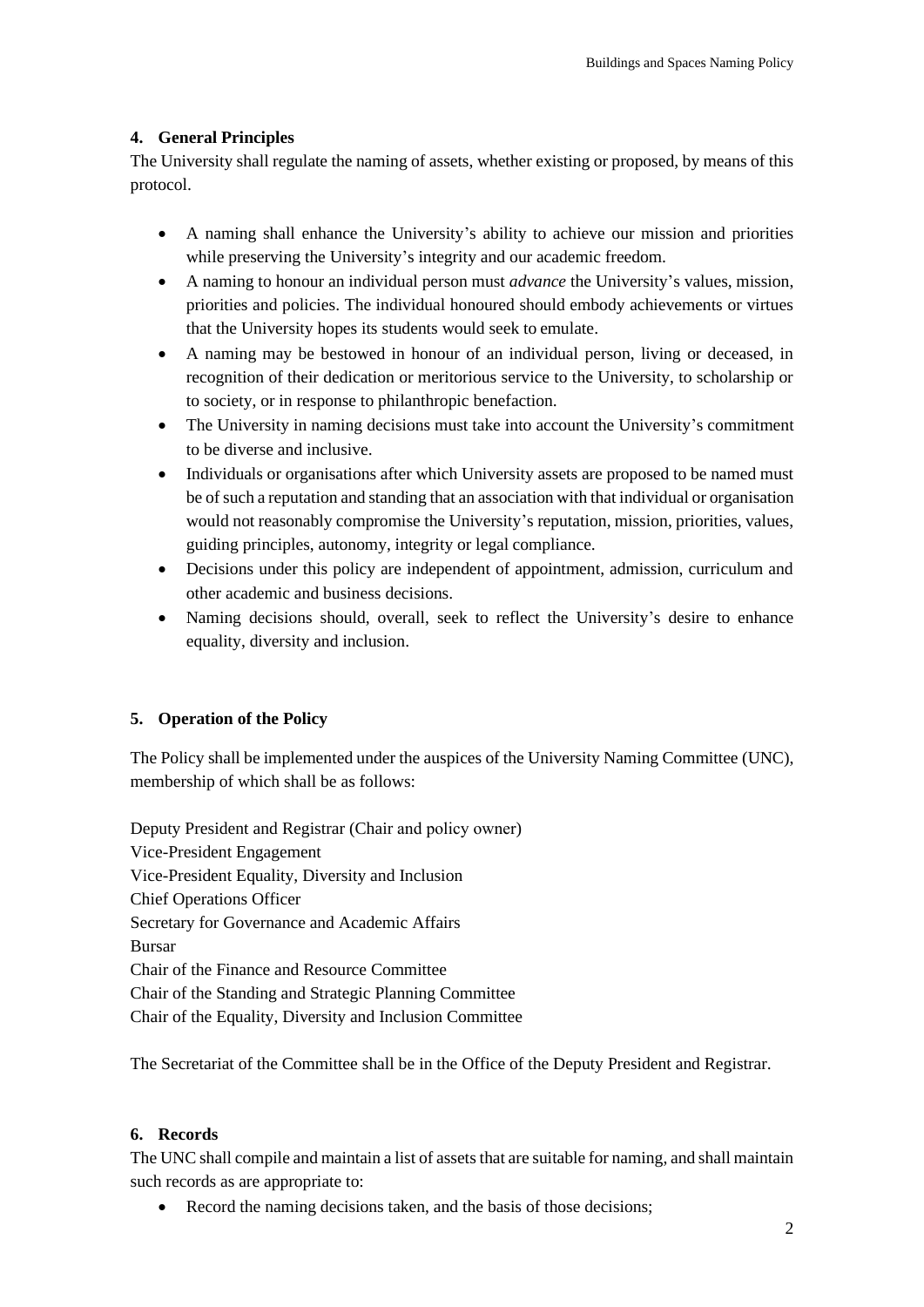- Maintain an up-to-date version of the Protocol;
- Record the changes to the Protocol;

The UNC may develop procedures and guidance notes to assist decision-making in the assessment of proposals and to effectively brief new members or temporary members of the UNC.

# **7. Procedures for Naming**

Assessment of a naming proposal shall particularly consider the long-term appropriateness of a name. No name shall be approved that will imply the University's endorsement of a political or ideological position or specific commercial product.

- A proposal to name any asset of the University may be made by any member or unit of the University, any member of the wider University community, or by any external person or organisation through discussions with the University.
- Each naming shall attempt to achieve a close match between the perceived value of the asset and the perceived importance or impact of the name proposed.
- The University shall define the duration of a naming as it deems appropriate.
	- o In general a philanthropic naming will be in perpetuity.
	- o In the case of a corporate or foundation philanthropic gift, a naming will be for a period of ten years, unless otherwise specified.
- No Unit of the University shall have absolute rights or veto over the use of any asset as a result of any name applied to that asset.
- The University shall not be obliged to name any particular asset.
- Once received by any person or unit of the University, the proposal in writing shall be notified to the Secretary of the Working Group and all proposals shall be dealt with as soon as is practical, subject to the need to give each proposal an appropriate level of consideration.
- When the Working Group has considered a proposal, it shall make a recommendation to University Management Team (UMT). If UMT considers it appropriate and/or necessary it will seek advice from the University's Finance and Resources Committee.
- The UMT shall direct whether the proposal is accepted, rejected or the submission returned to the Working Group for further consideration.
- The President shall notify Governing Body of such naming decisions.
- An approved name shall become the official name of that asset for all University purposes, from a date nominated by the President.
- The Working Group on naming shall produce an annual report to UMT. The University Naming Committee will undertake a formal review of all asset naming decisions every 3 years.

# **8. Renaming University Assets**

A naming will normally be for the useful life of an asset. No commitment to a naming shall extend beyond the life or existence of the asset named. If an asset must be replaced or substantially altered in its form, nature or use, the University reserves the right to rename the asset. The University may retain the use of the name, name another comparable asset, or discontinue the use of the name.